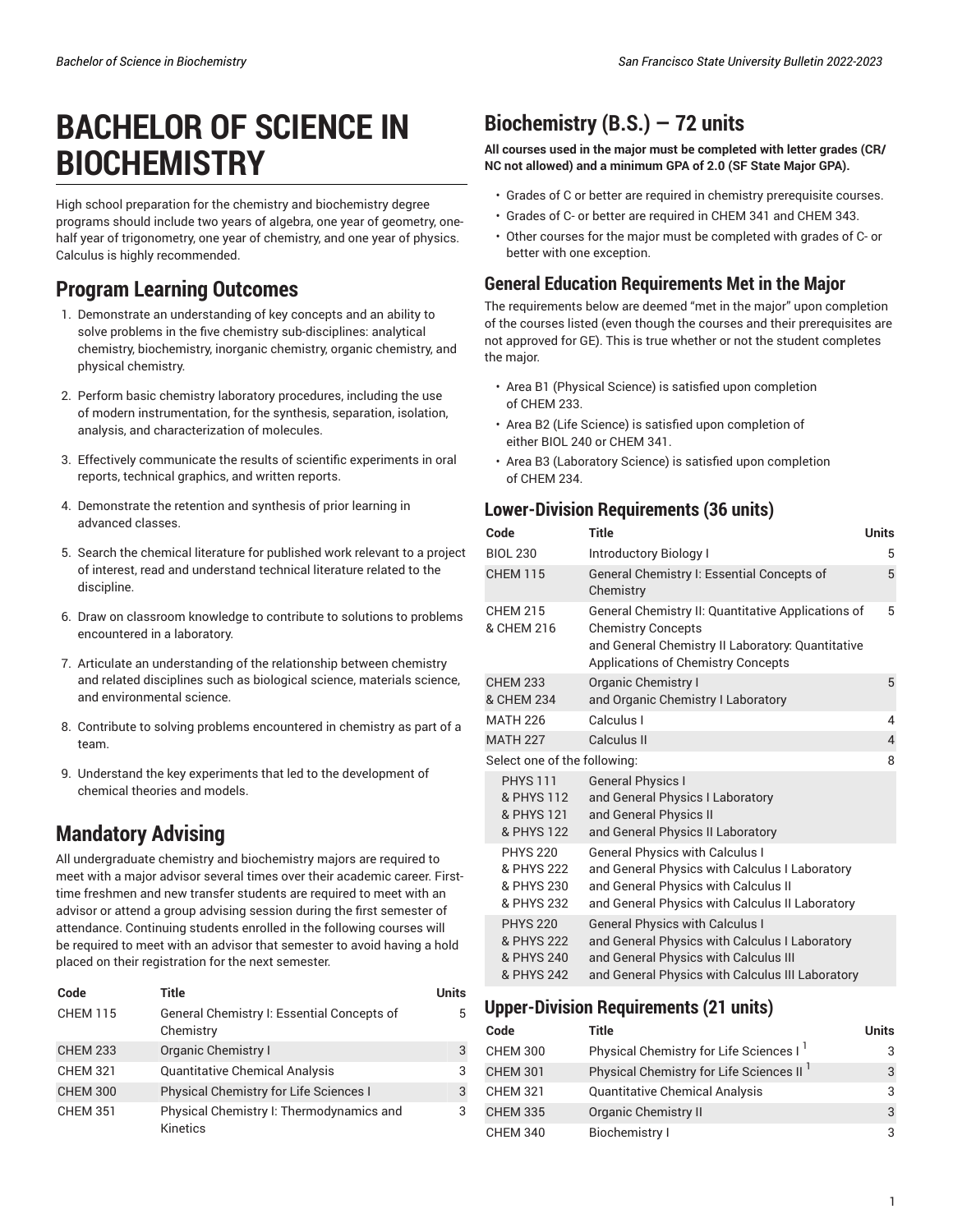| <b>CHEM 341</b> | Biochemistry II                  |  |
|-----------------|----------------------------------|--|
| <b>CHEM 343</b> | <b>Biochemistry I Laboratory</b> |  |

#### **Upper-Division Electives (15 units)**

- Students must complete at least 15 units of upper-division chemistry and biology electives selected from the lists below. Courses from community colleges cannot be substituted for the courses on the list below.
- Electives must include at least:
	- a. one course with a CHEM prefix,
	- b. one GWAR (GW) course, and
	- c. three laboratory courses.
- Note that many biology electives have a BIOL 240 prerequisite.
- Students wishing to enroll in BIOL 350, BIOL 355, and BIOL 612 without completing the BIOL 240 prerequisite should contact the instructor of record before registration.
- Students should consult an advisor regarding the selection of elective courses and check course co- and pre-requisites before enrolling.
- Graduate-level courses in chemistry or appropriate courses in biology, physics, geosciences, and computer science may be substituted upon prior approval of an advisor.

#### **Upper-Division Electives in Chemistry**

| Code            | Title                                                                   | Units          |
|-----------------|-------------------------------------------------------------------------|----------------|
| <b>CHEM 322</b> | Quantitative Chemical Analysis Laboratory <sup>4,6</sup>                | 2              |
| <b>CHEM 325</b> | Inorganic Chemistry <sup>4</sup>                                        | 3              |
| <b>CHEM 336</b> | Organic Chemistry II Laboratory <sup>2,4,6</sup>                        | $\mathcal{P}$  |
| <b>CHEM 370</b> | Computer Applications in Chemistry and<br>Biochemistry <sup>6</sup>     | 3              |
| CHEM 390GW      | Contemporary Chemistry and Biochemistry<br>Research - GWAR <sup>7</sup> | 3              |
| <b>CHEM 420</b> | Environmental Analysis <sup>6</sup>                                     | 3              |
| <b>CHEM 422</b> | Instrumental Analysis <sup>6</sup>                                      | 4              |
| <b>CHEM 426</b> | Advanced Inorganic Chemistry Laboratory <sup>6</sup>                    | $\overline{2}$ |
| <b>CHEM 433</b> | <b>Advanced Organic Chemistry</b>                                       | 3              |
| <b>CHEM 443</b> | Biophysical Chemistry Laboratory <sup>6</sup>                           | $\overline{4}$ |
| <b>CHEM 451</b> | Experimental Physical Chemistry Laboratory <sup>6</sup>                 | $\mathcal{P}$  |
| CHEM 645GW      | Research Trends in Chemistry and Biochemistry -<br><b>GWAR</b>          | 3              |
| <b>CHEM 680</b> | Chemical Oceanography                                                   | 3              |
| <b>CHEM 699</b> | Independent Study <sup>3,6</sup>                                        | 3              |

#### **Upper-Division Electives in Biology and Computer Science**

| Code              | Title                                               | Units          |
|-------------------|-----------------------------------------------------|----------------|
| <b>BIOL 350</b>   | Cell Biology                                        | 3              |
| <b>BIOL 351GW</b> | Experiments in Cell and Molecular Biology - GWAR    | $\overline{4}$ |
| <b>BIOL 355</b>   | Genetics                                            | 3              |
| <b>BIOL 357</b>   | <b>Molecular Genetics</b>                           | 3              |
| <b>BIOL 358</b>   | Forensic Genetics: Math Matters <sup>6</sup>        | 4              |
| <b>BIOL 401</b>   | <b>General Microbiology</b>                         | 3              |
| <b>BIOL 402GW</b> | General Microbiology Laboratory - GWAR <sup>6</sup> | 3              |
| <b>BIOL 420</b>   | <b>General Virology</b>                             | 3              |
| <b>BIOL 435</b>   | Immunology                                          | 3              |
| <b>BIOL 436</b>   | Immunology Laboratory <sup>6</sup>                  | $\overline{2}$ |
| <b>BIOL 612</b>   | Human Physiology                                    | 3              |

| <b>BIOL 613GW</b> | Human Physiology Laboratory - GWAR <sup>6</sup>                              | 3 |
|-------------------|------------------------------------------------------------------------------|---|
| <b>BIOL 638</b>   | Bioinformatics and Genome Annotation <sup>6</sup>                            | 4 |
| <b>BIOL 640</b>   | <b>Cellular Neurosciences</b>                                                | 3 |
| Select One        |                                                                              |   |
| <b>CSC 306</b>    | An Interdisciplinary Approach to Computer<br>Programming <sup>5</sup>        |   |
| <b>CSC 508</b>    | Machine Learning and Data Science for<br>Personalized Medicine <sup>5</sup>  |   |
| <b>CSC 509</b>    | Data Science and Machine Learning for Medical<br>Image Analysis <sup>5</sup> |   |
|                   |                                                                              |   |

- 1 CHEM 351 may be substituted for CHEM 300 and CHEM 353 may be substituted for CHEM 301 if prerequisites for CHEM 351 and CHEM 353 are met.
- 2 CHEM 338 may be substituted for CHEM 336.
- 3 By petition only.
- 4 For students who pursue a double major in the BA Chemistry and BS Biochemistry programs, CHEM 322, CHEM 325, and CHEM 336 cannot be used as electives for the BS Biochemistry program. Students must choose other approved courses to satisfy the elective requirements.
- 5 Students who complete any combination of CSC 306, CSC 508, and CSC 509 may count only one of those courses toward their electives. The elective course must be completed with a letter grade; CR is not allowed for elective credit.
- 6 Can be used to fulfill the laboratory requirement.
- 7 Cannot be used to fulfill the laboratory requirement.

#### **General Education Requirements**

| Requirement                                               | <b>Course Level</b> | <b>Units</b> | <b>Area Designation</b>          |
|-----------------------------------------------------------|---------------------|--------------|----------------------------------|
| Oral<br>Communication                                     | LD                  | 3            | A <sub>1</sub>                   |
| Written English<br>Communication                          | LD                  | 3            | A2                               |
| <b>Critical Thinking</b>                                  | LD                  | 3            | A <sub>3</sub>                   |
| Physical Science LD                                       |                     | 3            | <b>B1</b>                        |
| Life Science                                              | LD                  | 3            | <b>B2</b>                        |
| Lab Science                                               | LD                  | $\mathbf{1}$ | B <sub>3</sub>                   |
| Mathematics/<br>Quantitative<br>Reasoning                 | LD                  | 3            | <b>B4</b>                        |
| Arts                                                      | LD                  | 3            | C <sub>1</sub>                   |
| <b>Humanities</b>                                         | LD                  | 3            | C <sub>2</sub>                   |
| Arts or<br><b>Humanities</b>                              | LD                  | 3            | C <sub>1</sub> or C <sub>2</sub> |
| <b>Social Sciences</b>                                    | LD                  | 3            | D <sub>1</sub>                   |
| Social Sciences:<br><b>US History</b>                     | LD                  | 3            | D <sub>2</sub>                   |
| Lifelong Learning LD<br>and Self-<br>Development<br>(LLD) |                     | 3            | E                                |
| <b>Ethnic Studies</b>                                     | LD                  | 3            | F                                |
| Physical and/or<br>Life Science                           | <b>UD</b>           | 3            | $UD-B$                           |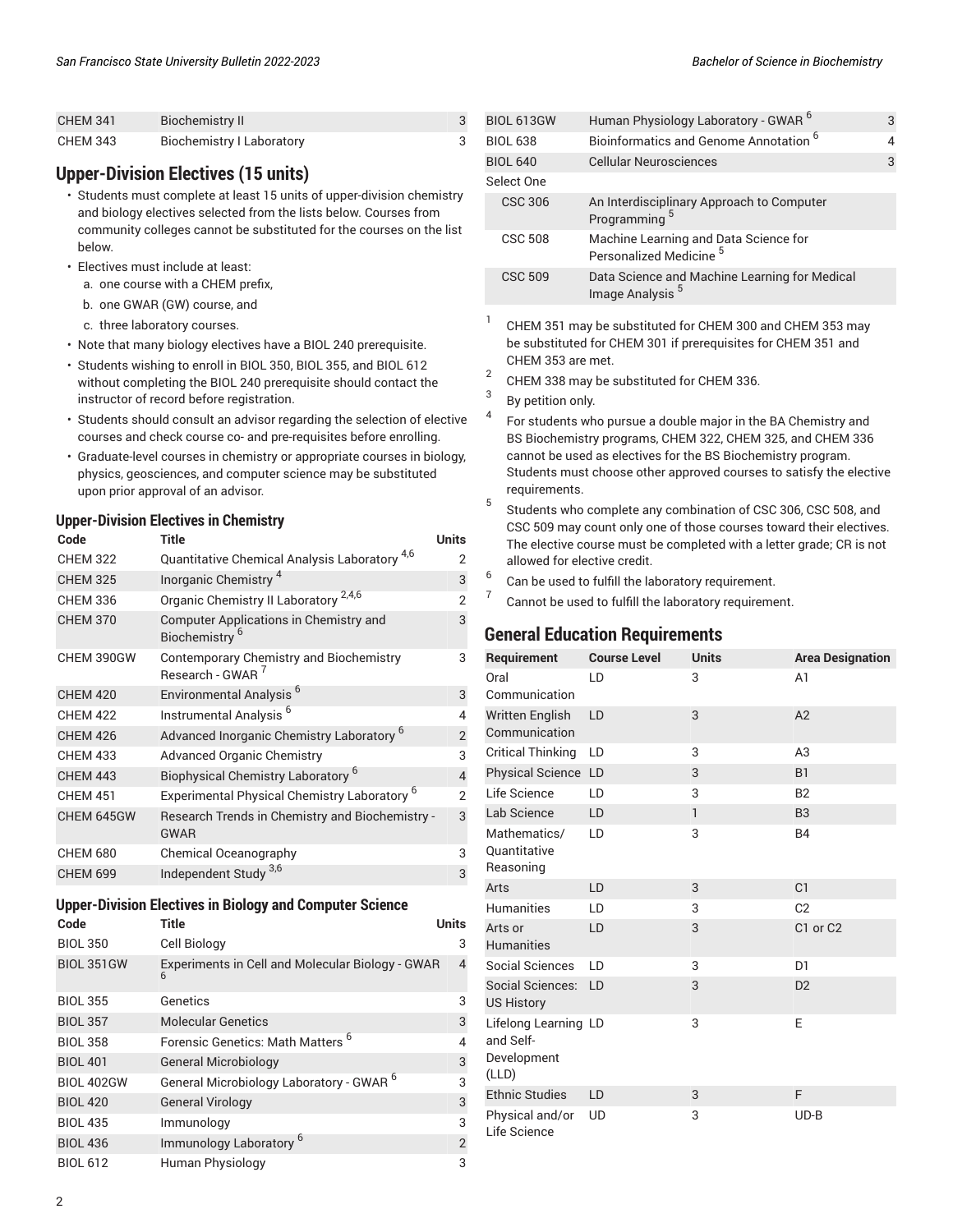| Arts and/or<br><b>Humanities</b>                            | UD                                                                                                                                                               | 3                       | $UD-C$      |
|-------------------------------------------------------------|------------------------------------------------------------------------------------------------------------------------------------------------------------------|-------------------------|-------------|
| Social Sciences                                             | UD                                                                                                                                                               | 3                       | $UD-D$      |
|                                                             |                                                                                                                                                                  | <b>SF State Studies</b> |             |
|                                                             | Courses certified as meeting the SF State Studies<br>requirements may be upper or lower division in General<br>Education (GE), a major or minor, or an elective. |                         |             |
| American Ethnic LD or UD<br>and Racial<br><b>Minorities</b> |                                                                                                                                                                  | 3                       | <b>AERM</b> |
| Environmental<br>Sustainability                             | LD or UD                                                                                                                                                         | 3                       | <b>ES</b>   |
| Global<br>Perspectives                                      | LD or UD                                                                                                                                                         | 3                       | GP          |
| Social Justice                                              | LD or UD                                                                                                                                                         | 3                       | SJ          |

Note: LD = Lower-Division; UD = Upper-Division.

### **First-Time Student Roadmap (4 Year)**

- 1. In order to choose your English Composition A2 course and your QR/Math B4 course, please complete the online advising activities at [writingadvising.sfsu.edu](https://writingadvising.sfsu.edu/) ([https://writingadvising.sfsu.edu/\)](https://writingadvising.sfsu.edu/) and [mathadvising.sfsu.edu](https://mathadvising.sfsu.edu/) ([https://mathadvising.sfsu.edu/\)](https://mathadvising.sfsu.edu/). Questions? Contact Gator [Smart](https://gatorsmartstart.sfsu.edu/) Start. ([https://gatorsmartstart.sfsu.edu/\)](https://gatorsmartstart.sfsu.edu/)
- 2. Select the row that matches your English course choice for A2.\*
- 3. Select the column that matches your QR/Math course choice for B4.
- 4. Click the Roadmap that lines up with your row and column.

For example, if you select ENG 104/ENG 105 and a multi-semester QR/ math sequence for your first year, then choose Roadmap D.

| <b>Course Choice</b>   | <b>One-Semester Course</b>                                                                                                                             | Two-Semester<br><b>Sequence or Support</b><br>Course                                                                                                     |
|------------------------|--------------------------------------------------------------------------------------------------------------------------------------------------------|----------------------------------------------------------------------------------------------------------------------------------------------------------|
| <b>ENG 114</b>         | Roadmap A (http://<br>bulletin.sfsu.edu/<br>colleges/science-<br>engineering/chemistry-<br>biochemistry/bs-<br>biochemistry/roadmap-<br>i-ii-eng/)     | Roadmap C (http://<br>bulletin.sfsu.edu/<br>colleges/science-<br>engineering/chemistry-<br>biochemistry/bs-<br>biochemistry/roadmap-<br>iii-iv-eng/)     |
| <b>ENG 104/ENG 105</b> | Roadmap B (http://<br>bulletin.sfsu.edu/<br>colleges/science-<br>engineering/chemistry-<br>biochemistry/bs-<br>biochemistry/roadmap-<br>i-ii-stretch/) | Roadmap D (http://<br>bulletin.sfsu.edu/<br>colleges/science-<br>engineering/chemistry-<br>biochemistry/bs-<br>biochemistry/roadmap-<br>iii-iv-stretch/) |

\* Composition for Multilingual Students: If taking ENG 209 as your first English course, choose the ENG 114 row. If taking ENG 201 or ENG 212 for your first English course, choose the ENG 104/ENG 105 row.

### **Transfer Student Roadmap (2 year)**

For students with an AS-T in **Chemistry**. [This Roadmap opens in a new](http://bulletin.sfsu.edu/colleges/science-engineering/chemistry-biochemistry/bs-biochemistry/adt-roadmap/) [tab \(http://bulletin.sfsu.edu/colleges/science-engineering/chemistry](http://bulletin.sfsu.edu/colleges/science-engineering/chemistry-biochemistry/bs-biochemistry/adt-roadmap/)[biochemistry/bs-biochemistry/adt-roadmap/\)](http://bulletin.sfsu.edu/colleges/science-engineering/chemistry-biochemistry/bs-biochemistry/adt-roadmap/).

### **SF State Scholar Roadmap**

The San Francisco State Scholars program provides undergraduate students with an accelerated pathway to a graduate degree. Students in this program pursue a bachelor's and master's degree simultaneously. This program allows students to earn graduate credit while in their junior and/or senior year, reducing the number of semesters required for completion of a master's degree.

[This Roadmap opens in a new tab.](http://bulletin.sfsu.edu/colleges/science-engineering/chemistry-biochemistry/bs-biochemistry/scholars-roadmap/) ([http://bulletin.sfsu.edu/colleges/](http://bulletin.sfsu.edu/colleges/science-engineering/chemistry-biochemistry/bs-biochemistry/scholars-roadmap/) [science-engineering/chemistry-biochemistry/bs-biochemistry/scholars](http://bulletin.sfsu.edu/colleges/science-engineering/chemistry-biochemistry/bs-biochemistry/scholars-roadmap/)[roadmap/\)](http://bulletin.sfsu.edu/colleges/science-engineering/chemistry-biochemistry/bs-biochemistry/scholars-roadmap/)

### **This degree program is an approved pathway ("similar" major) for students earning the ADT in Chemistry**

California legislation SB 1440 (2009) mandated the creation of the Associate Degree for Transfer (ADT) to be awarded by the California Community Colleges. Two types of ADTs are awarded: Associate in Arts for Transfer (AA-T) and Associate in Science for Transfer (AS-T).

Note: no specific degree is required for admission as an upper-division student. However, the ADT includes specific guarantees related to admission and graduation and is designed to clarify the transfer process and strengthen lower-division preparation for the major.

An ADT totals 60 units and in most cases includes completion of all lower-division General Education requirements and at least 18 units in a specific major. (The Biology, Chemistry, and Environmental Science AS-T degrees defer 3 units in lower-division GE area C and 3 units in lowerdivision GE area D until after transfer.) Students pursuing an ADT are guaranteed admission to the CSU if minimum eligibility requirements are met, though not necessarily to the CSU campus of primary choice.

Upon verification that the ADT has been awarded prior to matriculation at SF State, students are guaranteed B.A. or B.S. completion in 60 units if pursuing a "similar" major after transfer. Determinations about "similar" majors at SF State are made by faculty in the discipline.

Degree completion in 60 units cannot be guaranteed when a student simultaneously pursues an additional major, a minor, certificate, or credential.

A sample advising roadmap for students who have earned an ADT and continue in a "similar" major at SF State is available on the Roadmaps tab on the degree requirements page for the major. The roadmap displays:

- How many lower-division units required for the major have been completed upon entry based on the award of a specific ADT;
- Which lower-division requirements are considered complete upon entry based on the award of a specific ADT;
- How to complete the remaining 60 units for the degree in four semesters.

Students who have earned an ADT should seek advising in the major department during the first semester of attendance.

### **General Advising Information for Transfer Students**

1. Before transfer, complete as many lower-division requirements or electives for this major as possible.